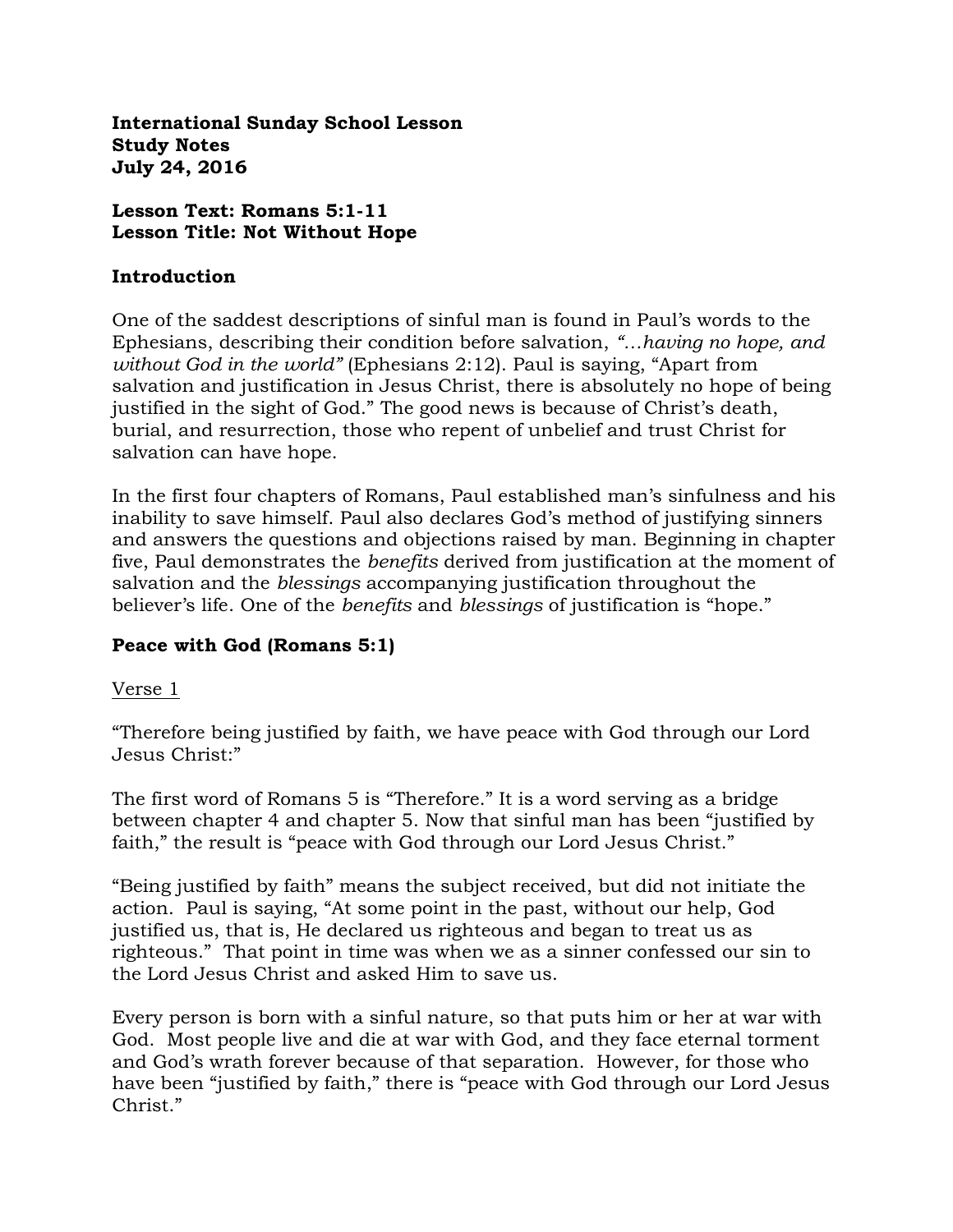"Peace" here is not a feeling, but a state of peace. The peace "of" God is inner tranquility which God gives to the Christian when there is external turmoil. The "peace with God" Paul is speaking about in this verse is different. It is a "peace" which means "no more war" and marks the end of our hostility toward God and His wrath toward us. The alienation is gone, and fellowship with Him has begun which will last forever.

This "peace with God" is made possible "through our Lord Jesus Christ." How is this possible when Paul just taught us our sin brings divine wrath? The Lord Jesus Christ endured the wrath of God toward the sinner, thus satisfying God's wrath toward those who are in Christ by faith (Romans 3:25). As our mediator, Jesus Christ has worked out our peace treaty with God through the shedding of His precious blood (Ephesians 2:13-18).

# **Access to God (Romans 5:2)**

## Verse 2

"By whom also we have access by faith into this grace wherein we stand, and rejoice in hope of the glory of God."

Justification not only brings "peace with God," it also provides "access" to God. "By whom" refers to Jesus Christ. By "faith" in Christ and through His redemptive work, we have been given "access" or introduction into the very presence of God. In the Old Testament, only the priest entered into the presence of God. In the New Testament, the believer, through Jesus Christ has "access" into God's presence (Ephesians 3:12; Hebrews 4:16).

"Access" means "admission." So many things in life now require passwords or security clearance to gain admission. If you do not have the correct password, you are not granted "access" or "admission." It is the same way with God. If you want to approach God, the "access" is Jesus Christ.

Our "access" is "into this grace wherein we stand." If you search the Bible you will find the problem of standing before God was a great concern. The psalmist asked, *"If thou, LORD, shouldest mark iniquities, O Lord, who shall stand?"*  (Psalm 130:3). God asked Job, *"…who then is able to stand before me?"* (Job 41:10). None of us have a leg to stand on when it comes to a defense of our sinful actions. But now that we are justified and have "access by faith into this grace," we have a standing.

How is this standing maintained? By "grace." Any man who tries to stand in his own works, his own character, or by his own righteousness will fall. God's amazing "grace" maintains our standing! Through the justification which God accomplishes for us through His Son, the Lord Jesus Christ, we "rejoice in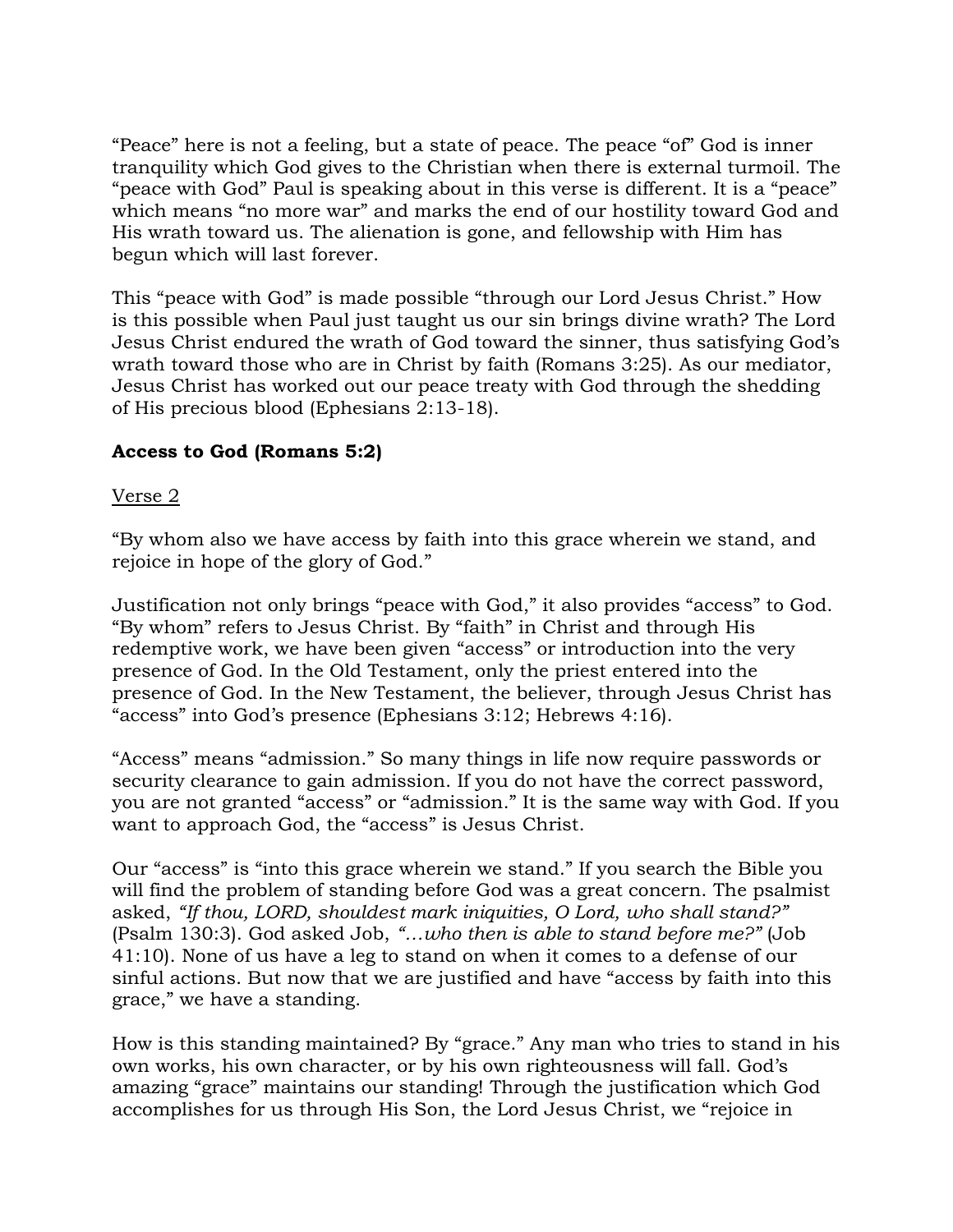hope of the glory of God." What does it mean to "rejoice in hope of the glory of God?" "Rejoice" means "to boast." Boasting is usually thought of in a bad sense, such as self-confidence or pride. In this case, Paul uses boasting positively and justifiably. The "glory of God," of which we have fallen short, is the perfect standard of Christ's righteousness (John 17:22-23). We can "rejoice" or "boast" in the fact that whatever we are today, now that we are justified we have "hope" that one day we will be like Christ (Romans 8:29; 1 John 3:2-3).

# **Glory in Tribulations (Romans 5:3-4)**

## Verse 3-4

"And not only so, but we glory in tribulations also: knowing that tribulation worketh patience; And patience, experience; and experience, hope:"

Paul wanted believers to rejoice not only in the peace, access, and grace, but he also wanted them to see the possibility of being able to "glory" in life's difficulties. He knew the Roman Christians were undergoing "tribulations." The word "tribulations" means "pressure."

Paul said, "We rejoice" referencing believers. The unbeliever is unable to "rejoice." To the unbeliever, this life is all he has. But the Christian deals with life differently and is able to "rejoice" in whatever comes. Paul describes how that takes place in the following sequence. First, "tribulation worketh patience." "Patience" is "steadfastness, constancy, endurance." That is the ability to remain strong while bearing the burden of life's pressure. Second, "patience" results in "experience." The word "experience" means "approved character." When life's pressures come our way and we remain steadfast and endure, the result is a fortitude which proves the presence of the Lord in our lives. Third, "experience" results in "hope." "Hope" is "the certain knowledge that as children of God, we will one day be glorified like the Son of God" (Romans 8:17).

# **God's Love in Our Hearts (Romans 5:5-8)**

#### Verse 5

"And hope maketh not ashamed; because the love of God is shed abroad in our hearts by the Holy Ghost which is given unto us."

Unbelievers who know nothing about a life of faith and trust in God often ridicule believers who have strong hope in God for their future. Believers are often accused of having our head buried in the sand or not being realistic about life. However, no matter what unbelievers think or say, believers are "not ashamed" because we have "the love of God shed abroad in our hearts by the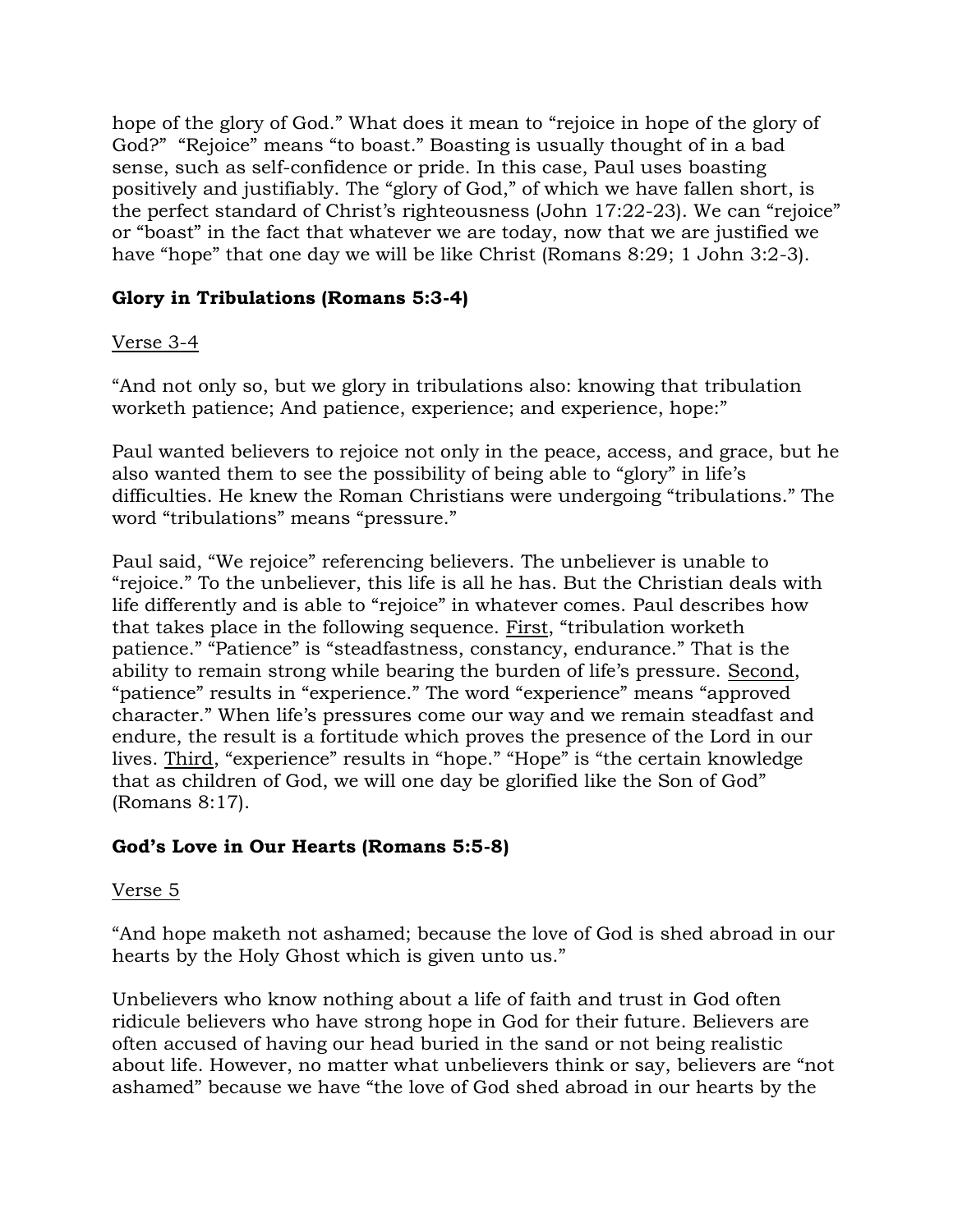Holy Ghost which is given unto us." That phrase means the Holy Spirit living within us, makes it clear that God loves us and will take care of us.

"Hope maketh not ashamed" means the "hope" we have in God will prove to be genuine as it is tested in the tribulations and pressures of life. How can we be sure? "Because the love of God is shed abroad in our hearts by the Holy Ghost which is given unto us." "Shed abroad" means "to bestow or distribute in large capacities." It is the same word *"shed"* used in Matthew 26:28 in reference to the shedding of Jesus' blood for the remission of sins. "Which is given" means "to grant or impart. The moment a sinner receives salvation the gift of the Third Person of the Trinity, the Holy Spirit, moves in to reside permanently with the believer (Romans 8:9). If you have been justified and saved by God's amazing grace you need not look to a future time when you will need to be baptized with the Holy Spirit or receive what some call the second blessing. At the moment of salvation, Christ's righteousness is ours, God's love is ours, and the Holy Spirit's abiding presence is ours.

The "love of God" in this verse is a reference to His "love" for us, not our love for Him. The most overwhelming truth of the gospel is God loves sinful, fallen, guilty sinners so much, *"that He gave His only begotten Son, that whosoever believeth in Him should not perish, but have everlasting life"* (John 3:16).

## Verse 6-8

"For when we were yet without strength, in due time Christ died for the ungodly. For scarcely for a righteous man will one die: yet peradventure for a good man some would even dare to die. But God commendeth his love toward us, in that, while we were yet sinners, Christ died for us."

Verses 6-8 relate the distinct quality of God's love as it operates irrespective of human merit. Human love is given to those who are lovable; but God's love embraces even the unlovely. "For when we were yet without strength" means "when we were helpless." It is paralleled to the expression in verse 8, "while we were yet sinners." Paul uses it to show our utter helplessness in the face of our all-encompassing sin. We were helpless to do anything about our situation. That is why God had to do something, and the something He did was at the cross.

"...In due time Christ died for the ungodly" means two things. First, circumstances did not bring Christ to the cross; rather, the divine plan of God brought our Lord to Calvary (Galatians 4:1-5). At the time of our greatest need, the only remedy was the shed blood of Jesus Christ. Second, Christ died for "the ungodly." The "ungodly" is a reference to those who actively opposed God and His righteousness. "For scarcely for a righteous man will one die" refers to one who observes the law or keeps God's commands, perhaps the Jewish man of Romans 2. "Yet peradventure for a good man some would even dare to die"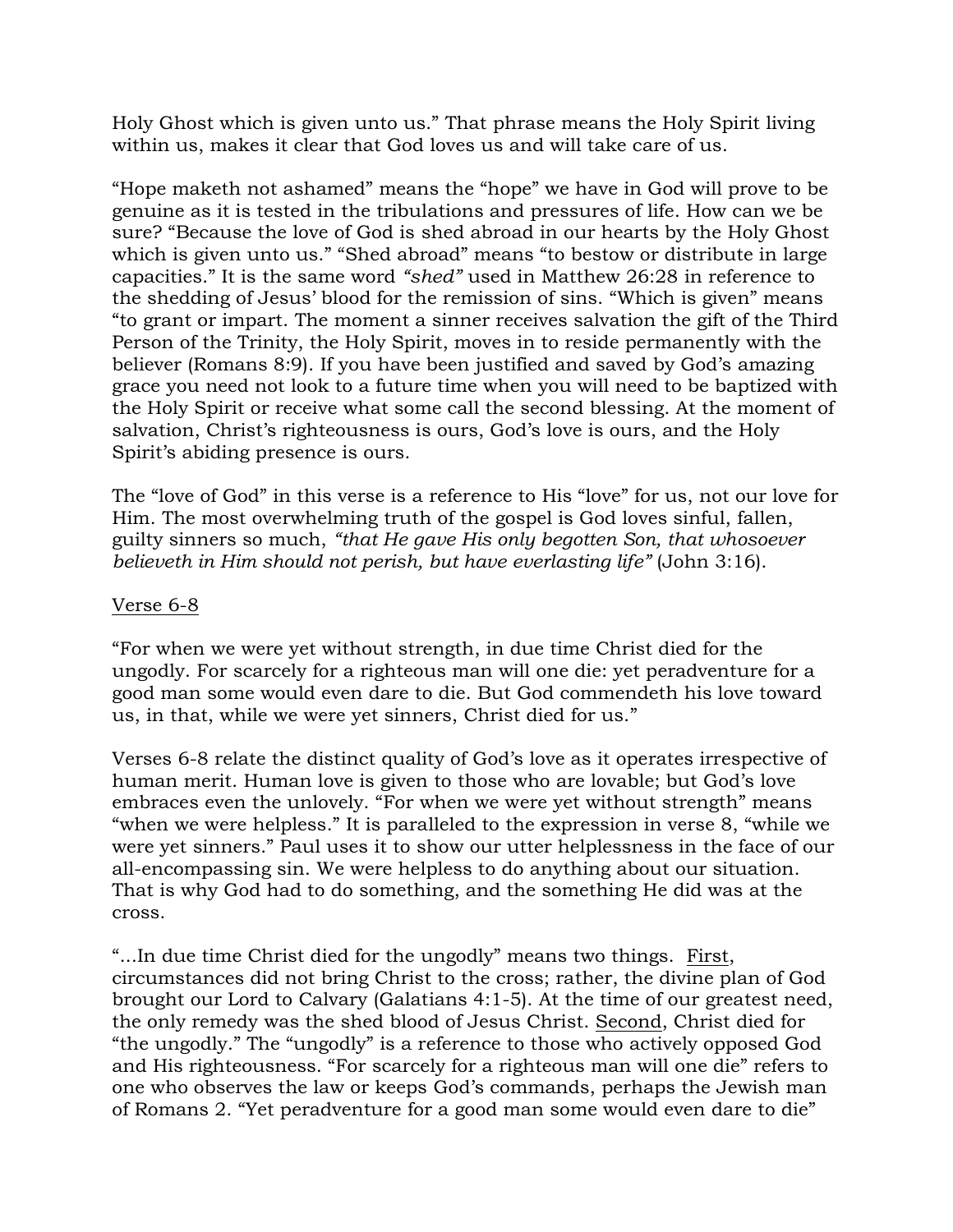means it is highly unlikely that someone would die for an honorable, respectable person. The "righteous man" is approved by God, and hardly anyone would think of dying for him. The "good man" is loved by men, and most would not think of dying for him. But here comes the clincher! Paul's argument is while we would rarely find anyone who would lay down his life for a "righteous man" or a "good man," Christ "died for the ungodly" and "God commendeth his love toward us, in that, while we were yet sinners" or "without redeeming qualities (1 John 4:10).

"Commendeth" means "God demonstrated His love toward us by dying for sinners who deserved His wrath and eternal damnation. Every one of us deserved to die in our sins but the "love of God" gave us a way of escape from God's wrath to receive new life in Christ.

# **Spared from God's Wrath (Romans 5:9)**

## Verse 9

"Much more then, being now justified by his blood, we shall be saved from wrath through him."

Every man, woman, boy, and girl born into this world are by nature the children of wrath (Ephesians 2:3) and under God's wrath (John 3:36). It is not popular today to tell sinners they are children of wrath and deserving of God's wrath in the coming period of Tribulation as well as part of eternal punishment in hell. Acceptable preaching today focuses only on the love of God. However, the Scriptures repeatedly warns sinful man of God's wrath against His enemies (Nahum 1:2) and the wrath to come (Matthew 3:7; Luke 3:7).

"Much more then" means if everything Paul has said is not enough, there is "more" blessings as a result of justification. "Now," or when the sinner is "justified by his blood," the "wrath" of God is no longer a possibility. Believers who have trusted Christ for salvation "shall be saved from wrath through him." But what is this "wrath" from which Christians have been "saved?" Paul is not specific, and that is likely on purpose. When sinners are saved and justified by the blood of Jesus Christ, God rescues us and removes His "wrath" from our present lives and from our future (Romans 1:18). Believers in Jesus Christ will never be condemned to hell, nor will we ever be the objects of God's "wrath" during the coming Tribulation (John 5:24; Romans 8:1, 1 Thessalonians 1:10; 5:9).

# **Saved by Christ's Life (Romans 5:10)**

Verse 10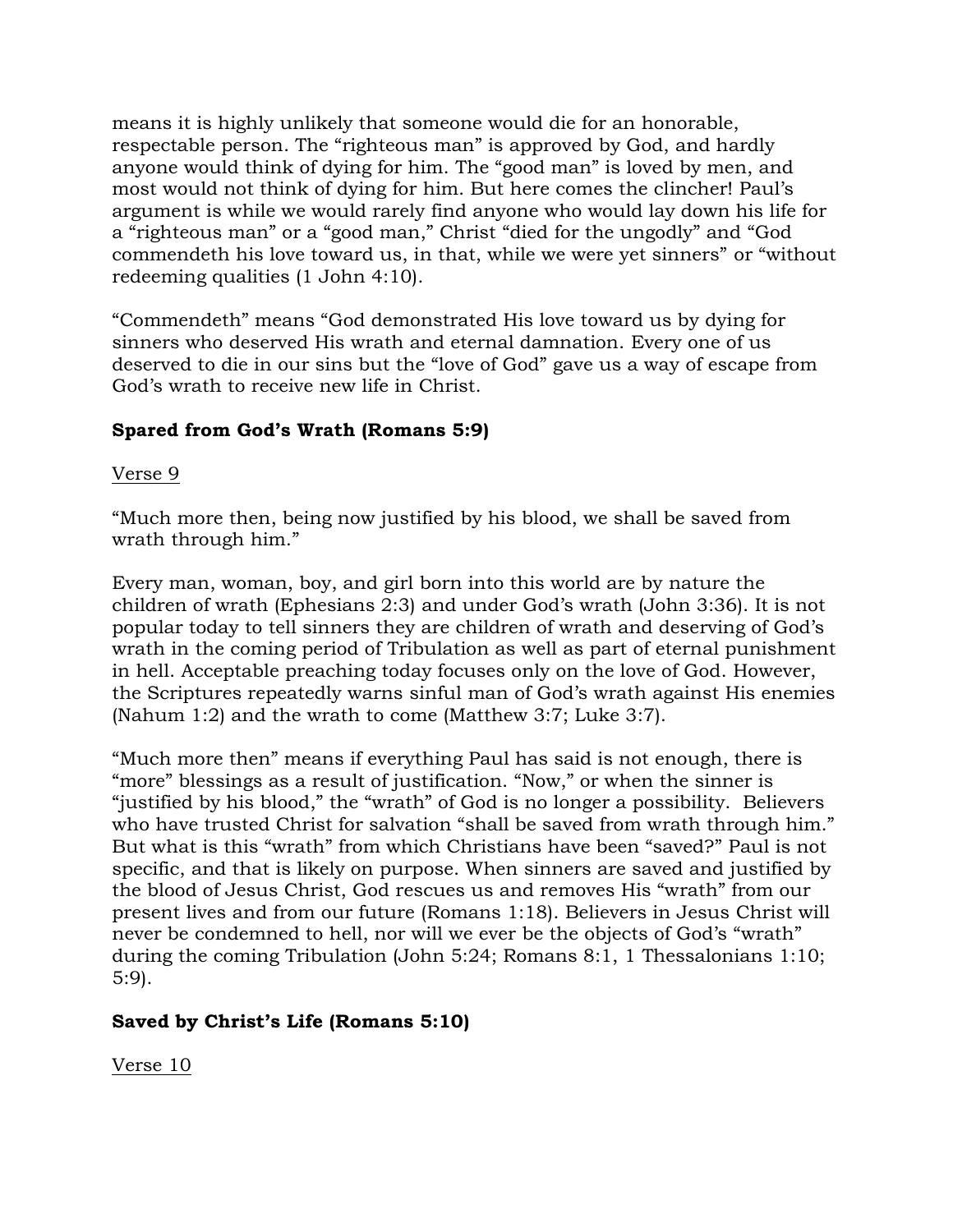"For if, when we were enemies, we were reconciled to God by the death of his Son, much more, being reconciled, we shall be saved by his life."

Some have misinterpreted this verse to mean sinners are "saved" by the physical "life" of Jesus Christ. In other words, live as Jesus lived and do the things He did and you can be saved. That is not the proper interpretation of the verse. When "we were enemies" of God, Christ's "death" on the cross made it possible for us to be "reconciled."

"Reconciliation" denotes a change in the sinners relationship to God. As sinners we were "enemies." As Christians we have been "reconciled." God by His own will and design, sent His Son, the only acceptable means of "reconciliation," to save sinners and place them in an acceptable relationship to Him (John 14:6; Acts 4:12; Colossians 1:19-20).

In what way are we "saved by his life?" Well, certainly not by His exemplary life, as great as it was (Hebrews 4:15). Jesus Christ personified everything God demanded in human life. He was the most caring and loving person who ever graced shoe leather. He was perfect. But the "saved by his life" statement relates to His heavenly life, not his earthly life. Today, this very moment, Jesus Christ sits at the right hand of the Father interceding on our behalf (Hebrews 7:25). He is our Advocate with the Father (1 John 2:1) and our Great High Priest. Because Christ lives, we shall live also! (John 14:19).

# **Rejoicing in Christ's Atonement (Romans 5:11)**

# Verse 11

"And not only so, but we also joy in God through our Lord Jesus Christ, by whom we have now received the atonement."

"And not only so" means there are still more blessings and benefits to come in relation to justification. "We also joy in God through our Lord Jesus Christ, by whom we have now received the atonement." When sin and the resulting wrath disappears, "joy" enters. "Atonement" refers to being restored, or as one author described it, "at one ment" with God!

"Our Lord Jesus Christ" made restoration with God possible and paid for "the atonement" which forever satisfied God. The reason believers can continue to "joy" and rejoice is that our lives are forever right with God (Psalm 70:4).

# **Conclusion**

God's amazing grace reached down to save us when were enemies of God. God in His mercy came to us when we were without hope and alienation from Him